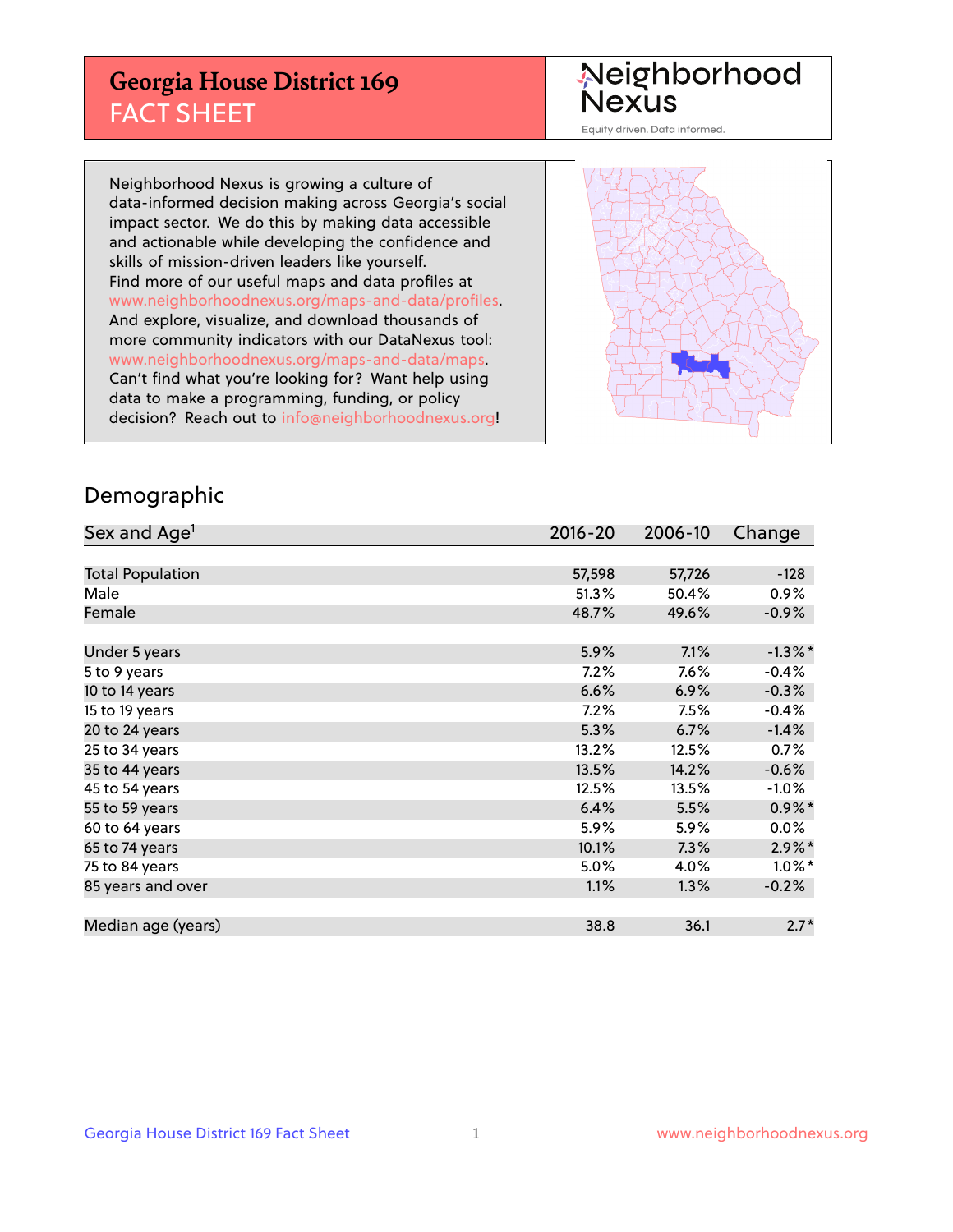## Demographic, continued...

| Race <sup>2</sup>                                            | 2016-20     | 2006-10 | Change     |
|--------------------------------------------------------------|-------------|---------|------------|
| <b>Total population</b>                                      | 57,598      | 57,726  | $-128$     |
| One race                                                     | 96.9%       | 99.6%   | $-2.7%$ *  |
| White                                                        | 66.6%       | 68.7%   | $-2.1\%$ * |
| <b>Black or African American</b>                             | 28.3%       | 26.5%   | 1.8%       |
| American Indian and Alaska Native                            | 0.1%        | 0.5%    | $-0.3%$    |
| Asian                                                        | 0.7%        | 0.1%    | 0.6%       |
| Native Hawaiian and Other Pacific Islander                   | 0.0%        | 0.1%    | $-0.1%$    |
| Some other race                                              | 1.2%        | 3.7%    | $-2.5%$ *  |
| Two or more races                                            | 3.1%        | 0.4%    | $2.7\%$ *  |
| Race alone or in combination with other race(s) <sup>3</sup> | $2016 - 20$ | 2006-10 | Change     |
| <b>Total population</b>                                      | 57,598      | 57,726  | $-128$     |
| White                                                        | 68.8%       | 69.0%   | $-0.2%$    |
| <b>Black or African American</b>                             | 29.9%       | 26.7%   | $3.2\%$ *  |
| American Indian and Alaska Native                            | 1.4%        | 0.6%    | $0.8\%$ *  |
| Asian                                                        | 1.2%        | 0.1%    | 1.1%       |
| Native Hawaiian and Other Pacific Islander                   | 0.0%        | 0.1%    | $-0.1%$    |
| Some other race                                              | 2.0%        | 3.8%    | $-1.7%$    |
| Hispanic or Latino and Race <sup>4</sup>                     | $2016 - 20$ | 2006-10 | Change     |
| <b>Total population</b>                                      | 57,598      | 57,726  | $-128$     |
| Hispanic or Latino (of any race)                             | 9.1%        | 6.9%    | $2.2\%$ *  |
| Not Hispanic or Latino                                       | 90.9%       | 93.1%   | $-2.2\%$ * |
| White alone                                                  | 60.6%       | 64.9%   | $-4.3%$ *  |
| <b>Black or African American alone</b>                       | 28.1%       | 26.4%   | 1.7%       |
| American Indian and Alaska Native alone                      | 0.1%        | 0.3%    | $-0.2%$    |
| Asian alone                                                  | 0.7%        | 0.1%    | 0.6%       |
| Native Hawaiian and Other Pacific Islander alone             | 0.0%        | 0.0%    | 0.0%       |
| Some other race alone                                        | 0.1%        | 1.1%    | $-1.0%$    |
| Two or more races                                            | 1.3%        | 0.3%    | $1.0\%$ *  |
| U.S. Citizenship Status <sup>5</sup>                         | $2016 - 20$ | 2006-10 | Change     |
|                                                              |             |         |            |
| Foreign-born population                                      | 2,781       | 2,569   | 212        |
| Naturalized U.S. citizen                                     | 41.4%       | 38.5%   | 3.0%       |
| Not a U.S. citizen                                           | 58.6%       | 61.5%   | $-3.0%$    |
| Citizen, Voting Age Population <sup>6</sup>                  | 2016-20     | 2006-10 | Change     |
| Citizen, 18 and over population                              | 42,177      | 41,150  | 1,026      |
| Male                                                         | 50.9%       | 49.6%   | 1.3%       |
| Female                                                       | 49.1%       | 50.4%   | $-1.3%$    |
|                                                              |             |         |            |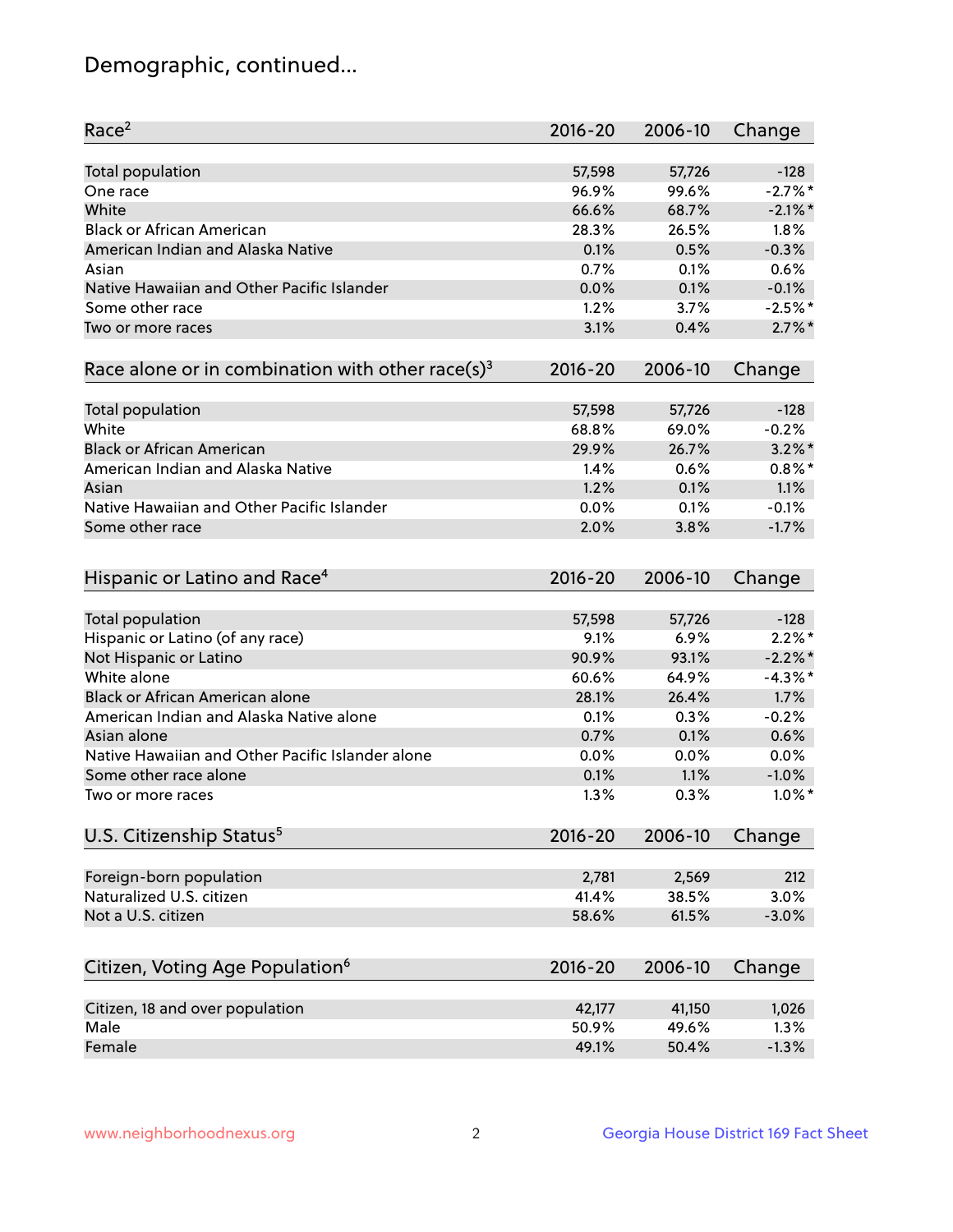#### Economic

| Income <sup>7</sup>                                 | 2016-20 | 2006-10 | Change     |
|-----------------------------------------------------|---------|---------|------------|
|                                                     |         |         |            |
| All households                                      | 20,741  | 20,149  | 591        |
| Less than \$10,000                                  | 11.1%   | 11.2%   | $-0.1%$    |
| \$10,000 to \$14,999                                | 6.3%    | 8.6%    | $-2.3\%$ * |
| \$15,000 to \$24,999                                | 14.5%   | 15.1%   | $-0.6%$    |
| \$25,000 to \$34,999                                | 11.4%   | 12.8%   | $-1.4%$    |
| \$35,000 to \$49,999                                | 14.3%   | 14.6%   | $-0.2%$    |
| \$50,000 to \$74,999                                | 17.2%   | 18.0%   | $-0.8%$    |
| \$75,000 to \$99,999                                | 9.9%    | 9.1%    | 0.8%       |
| \$100,000 to \$149,999                              | 9.7%    | 6.9%    | $2.8\%$ *  |
| \$150,000 to \$199,999                              | 3.1%    | 2.6%    | 0.5%       |
| \$200,000 or more                                   | 2.5%    | 1.0%    | 1.5%       |
| Median household income (dollars)                   | 41,939  | 37,046  | 4,893*     |
| Mean household income (dollars)                     | 58,112  | 49,265  | 8,847*     |
| With earnings                                       | 70.3%   | 73.7%   | $-3.4\%$ * |
| Mean earnings (dollars)                             | 63,053  | 52,845  | 10,208*    |
| <b>With Social Security</b>                         | 37.1%   | 32.8%   | 4.3%*      |
| Mean Social Security income (dollars)               | 17,151  | 13,226  | 3,925*     |
| With retirement income                              | 18.2%   | 14.9%   | $3.3\%$ *  |
| Mean retirement income (dollars)                    | 21,777  | 19,517  | 2,260      |
| With Supplemental Security Income                   | 6.9%    | 6.1%    | 0.8%       |
| Mean Supplemental Security Income (dollars)         | 8,632   | 7,556   | 1,075      |
| With cash public assistance income                  | 1.1%    | 1.4%    | $-0.3%$    |
| Mean cash public assistance income (dollars)        | 2,242   | 2,977   | $-735$     |
| With Food Stamp/SNAP benefits in the past 12 months | 16.4%   | 14.0%   | 2.4%       |
|                                                     |         |         |            |
| Families                                            | 13,989  | 14,981  | $-991$     |
| Less than \$10,000                                  | 8.1%    | 7.9%    | 0.1%       |
| \$10,000 to \$14,999                                | 3.4%    | 5.7%    | $-2.4%$    |
| \$15,000 to \$24,999                                | 10.0%   | 14.3%   | $-4.3\%$ * |
| \$25,000 to \$34,999                                | 9.5%    | 11.7%   | $-2.2%$    |
| \$35,000 to \$49,999                                | 15.5%   | 16.4%   | $-0.9%$    |
| \$50,000 to \$74,999                                | 20.3%   | 20.1%   | 0.3%       |
| \$75,000 to \$99,999                                | 12.2%   | 11.3%   | 0.9%       |
| \$100,000 to \$149,999                              | 13.3%   | 8.7%    | 4.6%*      |
| \$150,000 to \$199,999                              | 4.2%    | 2.8%    | 1.4%       |
| \$200,000 or more                                   | 3.5%    | 1.1%    | 2.4%       |
| Median family income (dollars)                      | 54,141  | 44,421  | 9,720*     |
| Mean family income (dollars)                        | 70,676  | 54,858  | 15,818*    |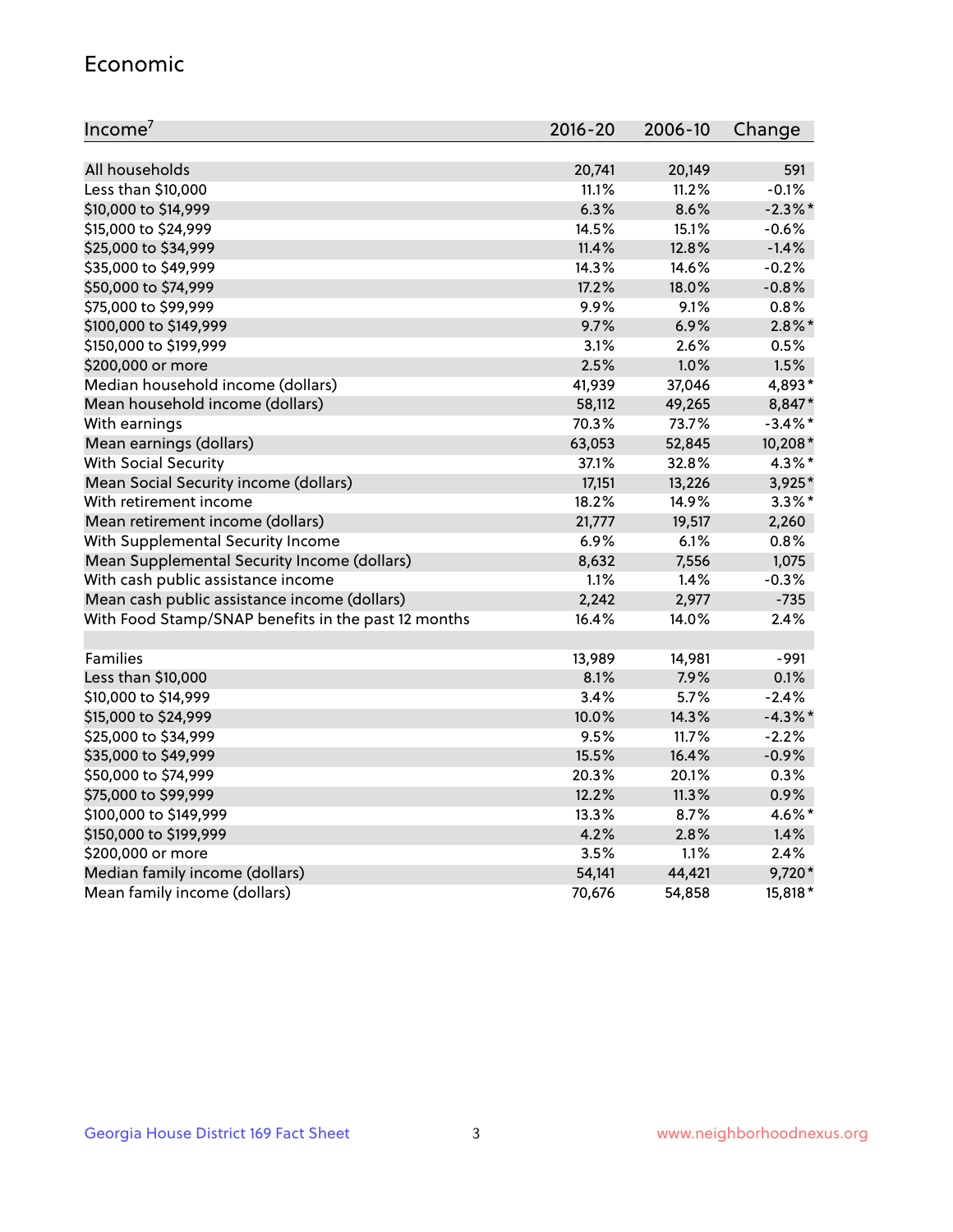## Economic, continued...

| Income, continued <sup>8</sup>                           | $2016 - 20$ | 2006-10 | Change   |
|----------------------------------------------------------|-------------|---------|----------|
|                                                          |             |         |          |
| Nonfamily households                                     | 6,751       | 5,168   | $1,583*$ |
|                                                          |             |         |          |
| Median nonfamily income (dollars)                        | 22,010      | 19,488  | $2,522*$ |
| Mean nonfamily income (dollars)                          | 30,305      | 30,024  | 281      |
| Median earnings for workers (dollars)                    | 28,275      | 23,304  | 4,971*   |
| Median earnings for male full-time, year-round workers   | 38,281      | 35,623  | 2,658*   |
| (dollars)                                                |             |         |          |
| Median earnings for female full-time, year-round workers | 33,181      | 26,120  | 7,061*   |
| (dollars)                                                |             |         |          |
|                                                          |             |         |          |
| Per capita income (dollars)                              | 21,962      | 17,537  | 4,425*   |
|                                                          |             |         |          |
|                                                          |             |         |          |
| Families and People Below Poverty Level <sup>9</sup>     | $2016 - 20$ | 2006-10 | Change   |
|                                                          |             |         |          |
| <b>All families</b>                                      | 17.1%       | 17.1%   | 0.0%     |
| With related children under 18 years                     | 26.2%       | 24.8%   | 1.4%     |
| With related children under 5 years only                 | 10.3%       | 24.5%   | $-14.2%$ |
| Married couple families                                  | 8.3%        | 7.8%    | 0.5%     |
| With related children under 18 years                     | 11.0%       | 10.1%   | 0.9%     |
| With related children under 5 years only                 | 4.1%        | 4.7%    | $-0.6%$  |
| Families with female householder, no husband present     | 43.5%       | 40.6%   | 2.9%     |
| With related children under 18 years                     | 53.8%       | 51.3%   | 2.5%     |
| With related children under 5 years only                 | 25.9%       | 55.7%   | $-29.8%$ |
|                                                          |             |         |          |
| All people                                               | 20.8%       | 21.6%   | $-0.8%$  |
| Under 18 years                                           | 28.8%       | 29.8%   | $-1.0%$  |
| Related children under 18 years                          | 28.6%       | 29.5%   | $-0.8%$  |
| Related children under 5 years                           | 26.3%       | 31.7%   | $-5.3%$  |
| Related children 5 to 17 years                           | 29.3%       | 28.6%   | 0.7%     |
| 18 years and over                                        | 18.1%       | 18.5%   | $-0.4%$  |
| 18 to 64 years                                           | 18.6%       | 19.0%   | $-0.4%$  |
| 65 years and over                                        | 16.4%       | 16.0%   | 0.4%     |
| People in families                                       | 18.0%       | 18.7%   | $-0.7%$  |
| Unrelated individuals 15 years and over                  | 34.8%       | 39.6%   | $-4.8%$  |
|                                                          |             |         |          |
| Non-Hispanic white people                                | 15.4%       | 14.6%   | 0.9%     |
| Black or African-American people                         | 30.6%       | 34.4%   | $-3.8%$  |
| Asian people                                             | 4.3%        | 0.0%    | 4.3%     |
| Hispanic or Latino people                                | 30.1%       | 42.2%   | $-12.0%$ |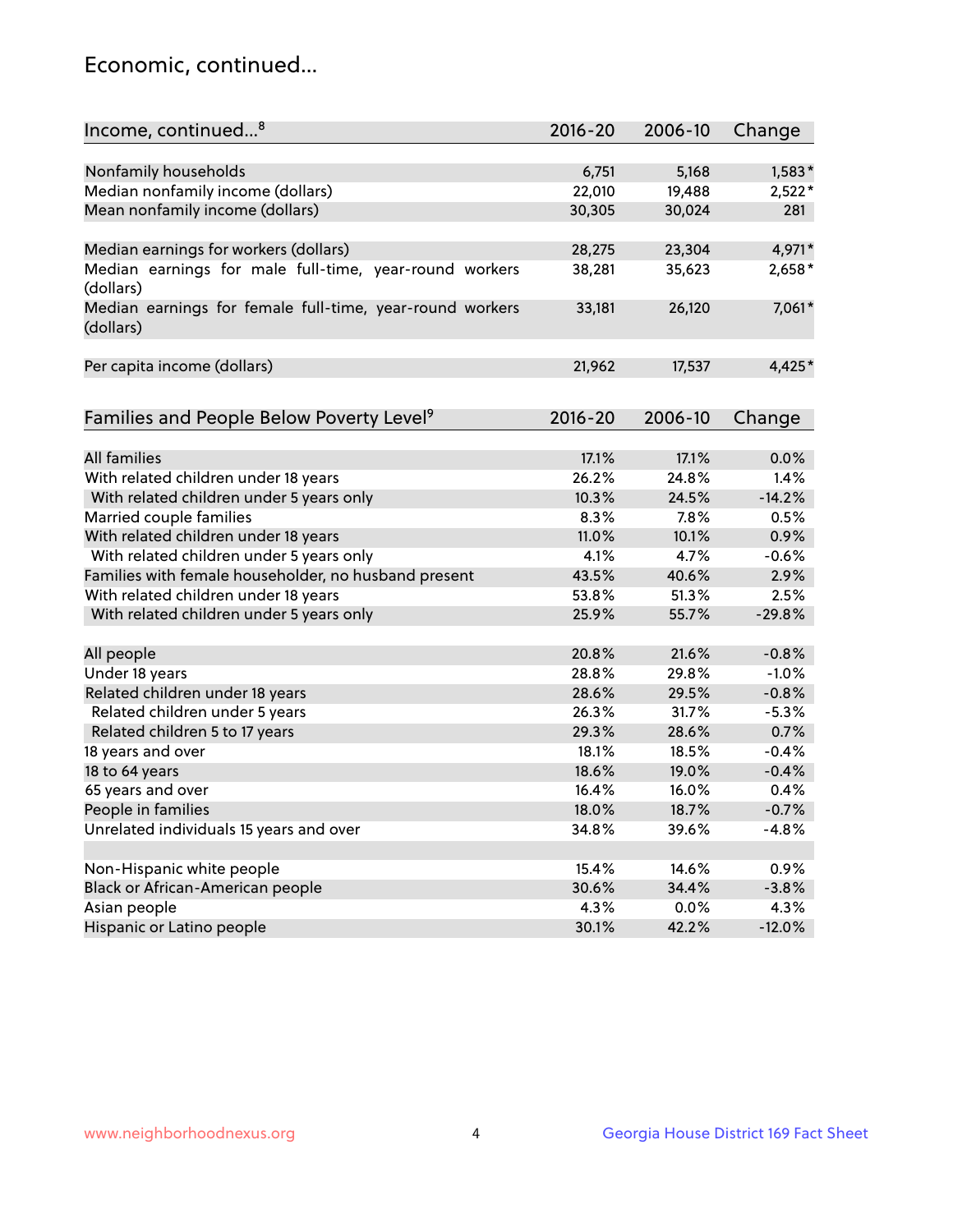## Employment

| Employment Status <sup>10</sup>                               | $2016 - 20$    | 2006-10        | Change    |
|---------------------------------------------------------------|----------------|----------------|-----------|
|                                                               |                |                |           |
| Population 16 years and over                                  | 45,427         | 44,394         | 1,033     |
| In labor force                                                | 54.2%          | 55.0%          | $-0.8%$   |
| Civilian labor force                                          | 54.1%          | 55.0%          | $-0.9%$   |
| Employed                                                      | 50.9%          | 50.2%          | 0.8%      |
| Unemployed                                                    | 3.1%           | 4.8%           | $-1.7%$   |
| <b>Armed Forces</b>                                           | 0.2%           | 0.0%           | 0.1%      |
| Not in labor force                                            | 45.8%          | 45.0%          | 0.8%      |
|                                                               |                |                |           |
| Civilian labor force                                          | 24,559         | 24,402         | 157       |
| <b>Unemployment Rate</b>                                      | 5.8%           | 8.7%           | $-3.0%$   |
|                                                               |                |                |           |
| Females 16 years and over                                     | 22,047         | 22,198         | -151      |
| In labor force                                                | 52.9%          | 51.0%          | 2.0%      |
| Civilian labor force                                          | 52.9%          | 51.0%          | 2.0%      |
| Employed                                                      | 49.8%          | 46.7%          | 3.1%      |
|                                                               |                |                |           |
| Own children of the householder under 6 years                 | 4,019<br>71.3% | 4,675<br>61.9% | $-656$    |
| All parents in family in labor force                          |                |                | 9.4%      |
| Own children of the householder 6 to 17 years                 | 8,582          | 9,101          | $-519$    |
| All parents in family in labor force                          | 74.2%          | 71.4%          | 2.8%      |
|                                                               |                |                |           |
|                                                               |                |                |           |
| Industry <sup>11</sup>                                        | $2016 - 20$    | 2006-10        | Change    |
| Civilian employed population 16 years and over                | 23,144         | 22,276         | 868       |
| Agriculture, forestry, fishing and hunting, and mining        | 5.7%           | 6.2%           | $-0.5%$   |
| Construction                                                  | 6.7%           | 6.9%           | $-0.2%$   |
| Manufacturing                                                 | 13.4%          | 14.3%          | $-0.8%$   |
| Wholesale trade                                               | 2.3%           | 3.1%           | $-0.8%$   |
| Retail trade                                                  | 13.0%          | 11.6%          | 1.4%      |
| Transportation and warehousing, and utilities                 | 7.8%           | 7.2%           | 0.5%      |
| Information                                                   | 0.7%           | 0.9%           | $-0.2%$   |
| Finance and insurance, and real estate and rental and leasing | 3.3%           | 4.7%           | $-1.4%$   |
| Professional, scientific, and management, and administrative  | 5.3%           | 4.5%           | 0.8%      |
| and waste management services                                 |                |                |           |
| Educational services, and health care and social assistance   | 23.3%          | 20.9%          | 2.4%      |
| Arts, entertainment, and recreation, and accommodation and    | 8.6%           | 6.5%           | $2.2\%$ * |
| food services                                                 |                |                |           |
| Other services, except public administration                  | 4.1%           | 5.4%           | $-1.3%$   |
| Public administration                                         | 5.6%           | 7.7%           | $-2.2%$ * |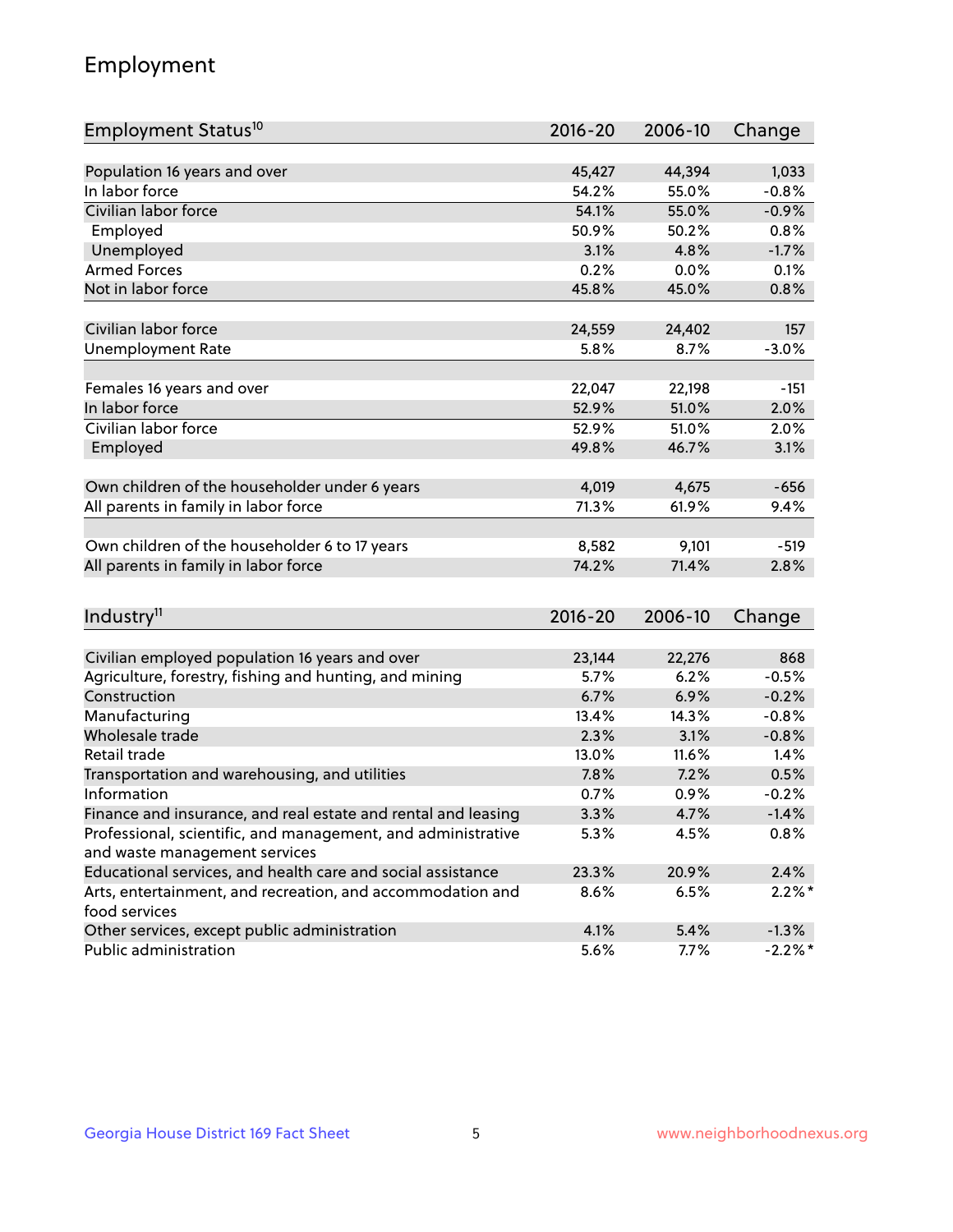## Employment, continued...

| Occupation <sup>12</sup>                                                    | $2016 - 20$ | 2006-10 | Change     |
|-----------------------------------------------------------------------------|-------------|---------|------------|
| Civilian employed population 16 years and over                              | 23,144      | 22,276  | 868        |
| Management, business, science, and arts occupations                         | 29.2%       | 25.7%   | $3.5\%$ *  |
| Service occupations                                                         | 16.6%       | 17.1%   | $-0.6%$    |
| Sales and office occupations                                                | 20.9%       | 23.9%   | $-3.0\%$ * |
|                                                                             |             |         | 0.2%       |
| Natural<br>and<br>resources,<br>construction,<br>maintenance<br>occupations | 13.4%       | 13.2%   |            |
| Production, transportation, and material moving occupations                 | 20.0%       | 20.1%   | $-0.1%$    |
| Class of Worker <sup>13</sup>                                               | $2016 - 20$ | 2006-10 | Change     |
|                                                                             |             |         |            |
| Civilian employed population 16 years and over                              | 23,144      | 22,276  | 868        |
| Private wage and salary workers                                             | 77.5%       | 70.6%   | 6.8%       |
| Government workers                                                          | 16.2%       | 21.3%   | $-5.1\%$ * |
| Self-employed in own not incorporated business workers                      | 6.0%        | 7.5%    | $-1.5%$    |
| Unpaid family workers                                                       | 0.4%        | 0.6%    | $-0.2%$    |
| Job Flows <sup>14</sup>                                                     | 2019        | 2010    | Change     |
|                                                                             |             |         |            |
| Total Jobs in district                                                      | 19,840      | 17,143  | 2,697      |
| Held by residents of district                                               | 43.2%       | 44.6%   | $-1.4%$    |
| Held by non-residents of district                                           | 56.8%       | 55.4%   | 1.4%       |
| Jobs by Industry Sector <sup>15</sup>                                       | 2019        | 2010    | Change     |
|                                                                             |             |         |            |
| Total Jobs in district                                                      | 19,840      | 17,143  | 2,697      |
| Goods Producing sectors                                                     | 23.9%       | 18.5%   | 5.4%       |
| Trade, Transportation, and Utilities sectors                                | 23.6%       | 23.7%   | $-0.1%$    |
| All Other Services sectors                                                  | 52.5%       | 57.8%   | $-5.3%$    |
|                                                                             |             |         |            |
| Total Jobs in district held by district residents                           | 8,573       | 7,651   | 922        |
| <b>Goods Producing sectors</b>                                              | 26.2%       | 18.0%   | 8.2%       |
| Trade, Transportation, and Utilities sectors                                | 18.2%       | 16.9%   | 1.3%       |
| All Other Services sectors                                                  | 55.6%       | 65.1%   | $-9.5%$    |
| Jobs by Earnings <sup>16</sup>                                              | 2019        | 2010    | Change     |
|                                                                             |             |         |            |
| Total Jobs in district                                                      | 19,840      | 17,143  | 2,697      |
| Jobs with earnings \$1250/month or less                                     | 25.2%       | 30.1%   | $-4.9%$    |
| Jobs with earnings \$1251/month to \$3333/month                             | 46.6%       | 50.1%   | $-3.6%$    |
| Jobs with earnings greater than \$3333/month                                | 28.2%       | 19.8%   | 8.4%       |
|                                                                             |             |         |            |
| Total Jobs in district held by district residents                           | 8,573       | 7,651   | 922        |
| Jobs with earnings \$1250/month or less                                     | 25.9%       | 32.1%   | $-6.1%$    |
| Jobs with earnings \$1251/month to \$3333/month                             | 45.6%       | 46.9%   | $-1.3%$    |
| Jobs with earnings greater than \$3333/month                                | 28.4%       | 21.0%   | 7.4%       |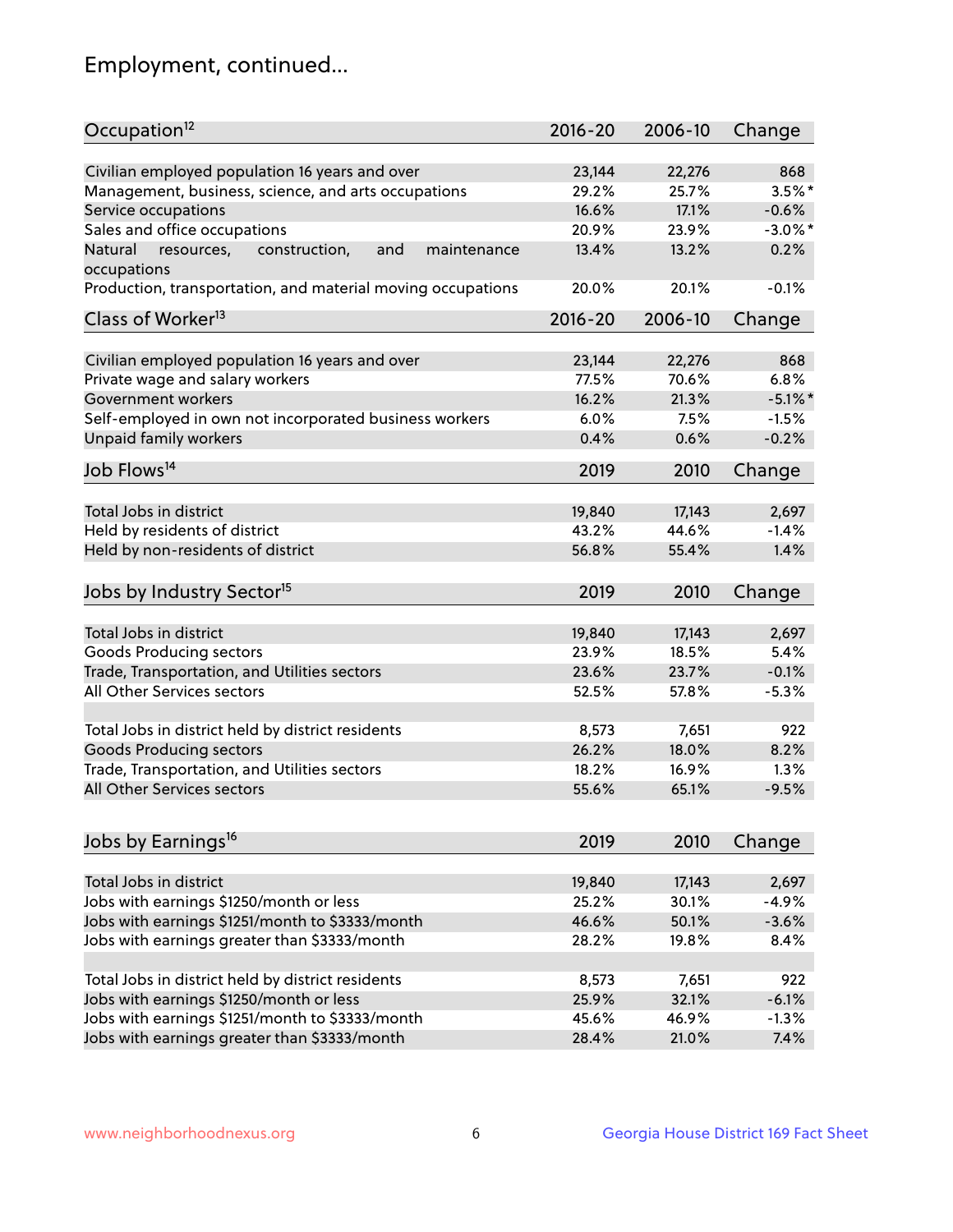## Employment, continued...

| Jobs by Age of Worker <sup>17</sup>               | 2019   | 2010   | Change  |
|---------------------------------------------------|--------|--------|---------|
|                                                   |        |        |         |
| Total Jobs in district                            | 19,840 | 17,143 | 2,697   |
| Jobs with workers age 29 or younger               | 23.5%  | 22.1%  | 1.3%    |
| Jobs with workers age 30 to 54                    | 54.4%  | 58.4%  | $-4.0%$ |
| Jobs with workers age 55 or older                 | 22.1%  | 19.5%  | 2.6%    |
|                                                   |        |        |         |
| Total Jobs in district held by district residents | 8,573  | 7,651  | 922     |
| Jobs with workers age 29 or younger               | 21.4%  | 20.0%  | 1.4%    |
| Jobs with workers age 30 to 54                    | 54.6%  | 59.0%  | $-4.4%$ |
| Jobs with workers age 55 or older                 | 24.0%  | 20.9%  | 3.1%    |
|                                                   |        |        |         |

#### Education

| School Enrollment <sup>18</sup>                | 2016-20     | 2006-10 | Change     |
|------------------------------------------------|-------------|---------|------------|
|                                                |             |         |            |
| Population 3 years and over enrolled in school | 13,471      | 14,348  | $-877$     |
| Nursery school, preschool                      | 4.0%        | 7.2%    | $-3.1\%$ * |
| Kindergarten                                   | 7.3%        | 5.0%    | $2.3\%$ *  |
| Elementary school (grades 1-8)                 | 45.7%       | 45.8%   | $-0.1%$    |
| High school (grades 9-12)                      | 25.8%       | 22.6%   | 3.2%       |
| College or graduate school                     | 17.1%       | 19.4%   | $-2.3%$    |
| Educational Attainment <sup>19</sup>           | $2016 - 20$ | 2006-10 | Change     |
|                                                |             |         |            |
| Population 25 years and over                   | 39,046      | 36,997  | $2,049*$   |
| Less than 9th grade                            | 7.3%        | $9.0\%$ | $-1.6%$    |
| 9th to 12th grade, no diploma                  | 14.4%       | 18.0%   | $-3.5%$ *  |
| High school graduate (includes equivalency)    | 35.6%       | 36.4%   | $-0.8%$    |
| Some college, no degree                        | 19.0%       | 16.6%   | $2.3\%$ *  |
| Associate's degree                             | 9.0%        | 7.5%    | $1.6\%$ *  |
| Bachelor's degree                              | 8.2%        | 6.9%    | $1.3\%$ *  |
| Graduate or professional degree                | 6.5%        | 5.7%    | $0.8\%$    |
|                                                |             |         |            |
| Percent high school graduate or higher         | 78.2%       | 73.1%   | $5.1\%$ *  |
| Percent bachelor's degree or higher            | 14.7%       | 12.6%   | 2.1%       |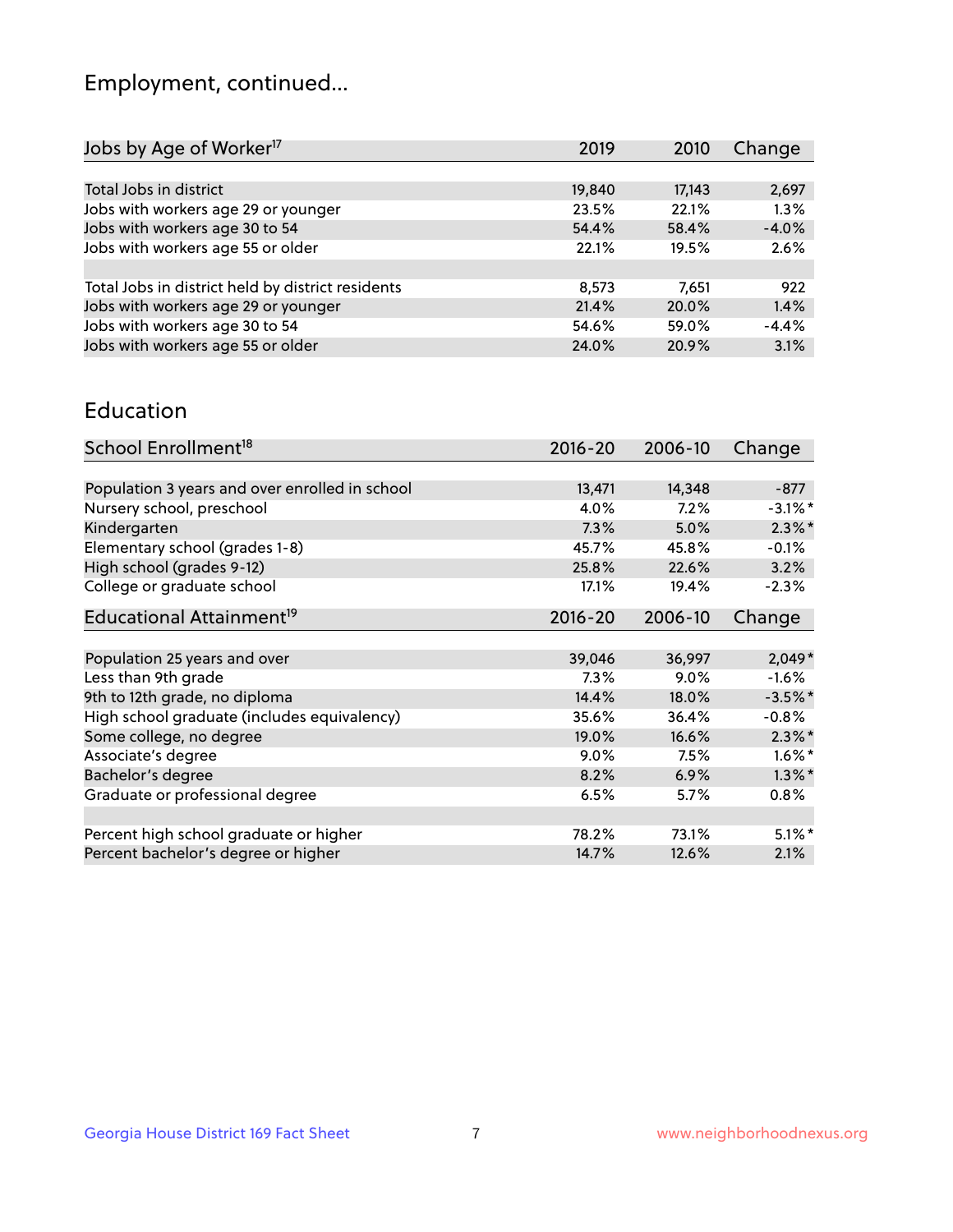## Housing

| Households by Type <sup>20</sup>                     | 2016-20     | 2006-10 | Change     |
|------------------------------------------------------|-------------|---------|------------|
|                                                      |             |         |            |
| <b>Total households</b>                              | 20,741      | 20,149  | 591        |
| Family households (families)                         | 67.4%       | 74.3%   | $-6.9\%$ * |
| With own children under 18 years                     | 28.7%       | 32.8%   | $-4.1%$    |
| Married-couple family                                | 48.8%       | 52.0%   | $-3.2%$ *  |
| With own children of the householder under 18 years  | 18.6%       | 22.0%   | $-3.5%$ *  |
| Male householder, no wife present, family            | 4.3%        | 5.5%    | $-1.1%$    |
| With own children of the householder under 18 years  | 2.2%        | 2.3%    | $-0.1%$    |
| Female householder, no husband present, family       | 14.3%       | 16.9%   | $-2.6%$    |
| With own children of the householder under 18 years  | 8.0%        | 8.5%    | $-0.5%$    |
| Nonfamily households                                 | 32.6%       | 25.7%   | $6.9\%$ *  |
| Householder living alone                             | 29.5%       | 23.1%   | $6.4\%$ *  |
| 65 years and over                                    | 13.3%       | 9.2%    | $4.1\%$ *  |
|                                                      |             |         |            |
| Households with one or more people under 18 years    | 33.6%       | 37.7%   | $-4.1\%$ * |
| Households with one or more people 65 years and over | 31.4%       | 25.2%   | $6.3\%$ *  |
|                                                      |             |         |            |
| Average household size                               | 2.60        | 2.66    | $-0.05$    |
| Average family size                                  | 3.21        | 3.11    | 0.10       |
|                                                      |             |         |            |
| Housing Occupancy <sup>21</sup>                      | $2016 - 20$ | 2006-10 | Change     |
|                                                      |             |         |            |
| Total housing units                                  | 24,167      | 24,009  | 158        |
| Occupied housing units                               | 85.8%       | 83.9%   | 1.9%       |
| Vacant housing units                                 | 14.2%       | 16.1%   | $-1.9%$    |
| Homeowner vacancy rate                               | 1.0         | 2.0     | $-1.1$     |
| Rental vacancy rate                                  | 2.2         | 8.8     | $-6.6$     |
|                                                      |             |         |            |
| Units in Structure <sup>22</sup>                     | 2016-20     | 2006-10 | Change     |
|                                                      |             |         |            |
| Total housing units                                  | 24,167      | 24,009  | 158        |
| 1-unit, detached                                     | 64.3%       | 61.1%   | $3.2\%$ *  |
| 1-unit, attached                                     | 0.8%        | 0.9%    | $-0.1%$    |
| 2 units                                              | 2.2%        | 2.1%    | 0.1%       |
| 3 or 4 units                                         | 2.1%        | 2.8%    | $-0.7%$    |
| 5 to 9 units                                         | 2.1%        | $1.8\%$ | 0.3%       |
| 10 to 19 units                                       | 0.4%        | 1.3%    | $-0.9%$    |
| 20 or more units                                     | 0.9%        | 0.6%    | 0.3%       |
| Mobile home                                          | 26.8%       | 29.3%   | $-2.5%$    |
| Boat, RV, van, etc.                                  | 0.4%        | 0.1%    | 0.3%       |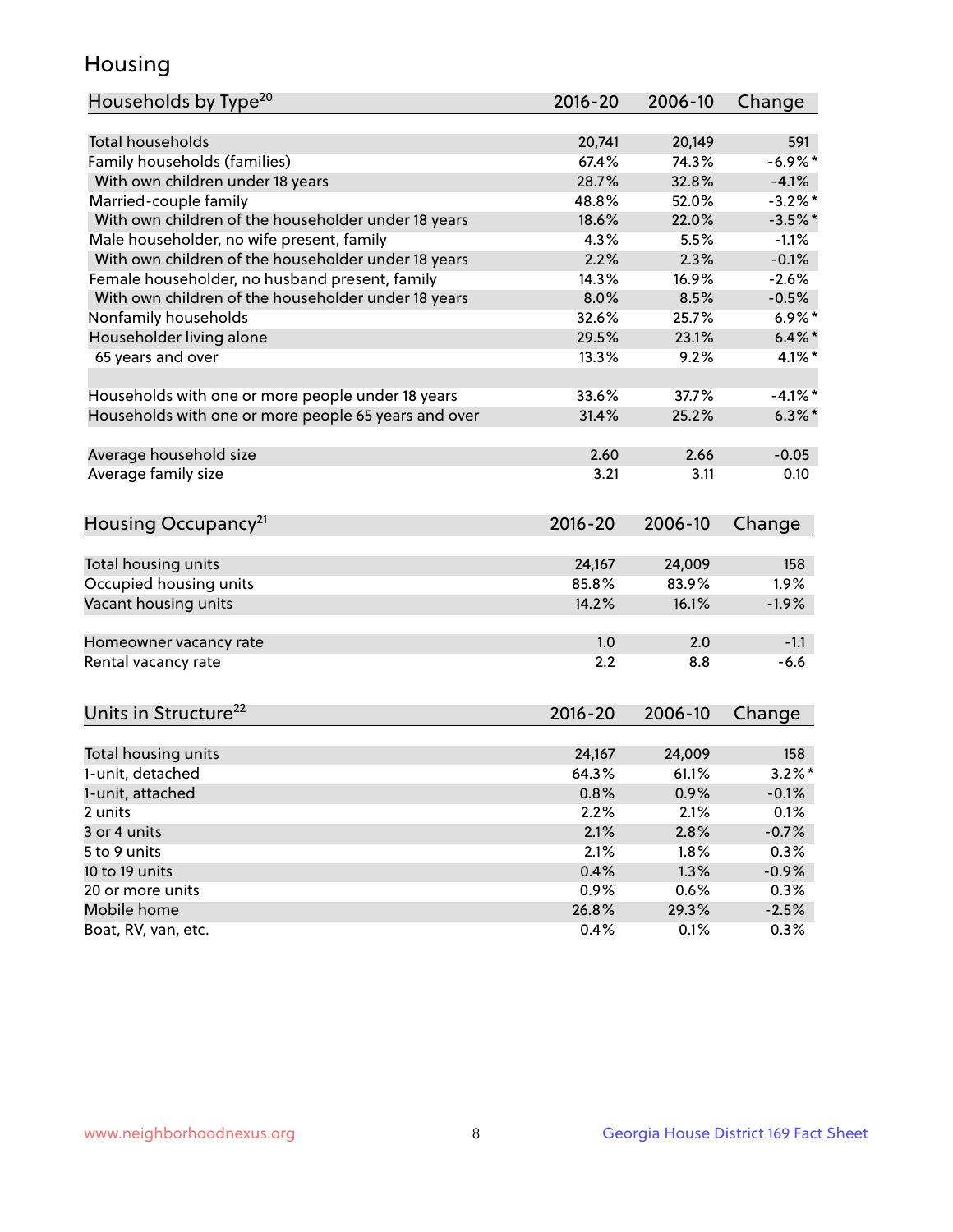## Housing, Continued...

| Year Structure Built <sup>23</sup>             | 2016-20        | 2006-10 | Change     |
|------------------------------------------------|----------------|---------|------------|
|                                                |                |         |            |
| Total housing units<br>Built 2014 or later     | 24,167<br>2.8% | 24,009  | 158        |
|                                                |                | (X)     | (X)        |
| Built 2010 to 2013                             | 2.0%           | (X)     | (X)        |
| Built 2000 to 2009                             | 11.1%          | 11.2%   | $-0.1%$    |
| Built 1990 to 1999                             | 23.1%          | 21.6%   | 1.5%       |
| Built 1980 to 1989                             | 18.2%          | 20.3%   | $-2.1%$    |
| Built 1970 to 1979                             | 15.6%          | 16.9%   | $-1.3%$    |
| Built 1960 to 1969                             | 8.8%           | 10.1%   | $-1.4%$    |
| Built 1950 to 1959                             | 8.3%           | 7.2%    | 1.1%       |
| Built 1940 to 1949                             | 3.5%           | 3.6%    | $-0.1%$    |
| Built 1939 or earlier                          | 6.6%           | 9.1%    | $-2.5%$    |
| Housing Tenure <sup>24</sup>                   | $2016 - 20$    | 2006-10 | Change     |
| Occupied housing units                         | 20,741         | 20,149  | 591        |
| Owner-occupied                                 | 67.5%          | 72.4%   | $-4.9%$ *  |
| Renter-occupied                                | 32.5%          | 27.6%   | 4.9%*      |
| Average household size of owner-occupied unit  | 2.52           | 2.65    | $-0.13*$   |
| Average household size of renter-occupied unit | 2.77           | 2.67    | 0.10       |
| Residence 1 Year Ago <sup>25</sup>             | $2016 - 20$    | 2006-10 | Change     |
| Population 1 year and over                     | 57,049         | 57,088  | $-39$      |
| Same house                                     | 89.5%          | 87.6%   | 2.0%       |
| Different house in the U.S.                    | 10.3%          | 12.1%   | $-1.9%$    |
| Same county                                    | 5.0%           | 6.8%    | $-1.8%$    |
| Different county                               | 5.2%           | 5.3%    | $-0.1%$    |
| Same state                                     | 3.8%           | 3.6%    | 0.3%       |
| Different state                                | 1.4%           | 1.8%    | $-0.4%$    |
| Abroad                                         | 0.2%           | 0.3%    | $-0.1%$    |
|                                                |                |         |            |
| Value of Housing Unit <sup>26</sup>            | $2016 - 20$    | 2006-10 | Change     |
| Owner-occupied units                           | 14,002         | 14,586  | $-584$     |
| Less than \$50,000                             | 23.3%          | 28.6%   | $-5.3%$    |
| \$50,000 to \$99,999                           | 27.1%          | 30.1%   | $-3.0%$    |
| \$100,000 to \$149,999                         | 16.7%          | 15.5%   | 1.3%       |
| \$150,000 to \$199,999                         | 11.9%          | 11.1%   | 0.8%       |
| \$200,000 to \$299,999                         | 12.9%          | 8.4%    | 4.6%*      |
| \$300,000 to \$499,999                         | 5.7%           | 4.4%    | 1.2%       |
| \$500,000 to \$999,999                         | 1.7%           | 1.3%    | 0.4%       |
|                                                | 0.6%           | 0.5%    | 0.1%       |
| \$1,000,000 or more                            |                |         |            |
| Median (dollars)                               | 99,076         | 83,626  | 15,450*    |
| Mortgage Status <sup>27</sup>                  | $2016 - 20$    | 2006-10 | Change     |
| Owner-occupied units                           | 14,002         | 14,586  | $-584$     |
| Housing units with a mortgage                  | 46.3%          | 51.9%   | $-5.6\%$ * |
| Housing units without a mortgage               | 53.7%          | 48.1%   | $5.6\%$ *  |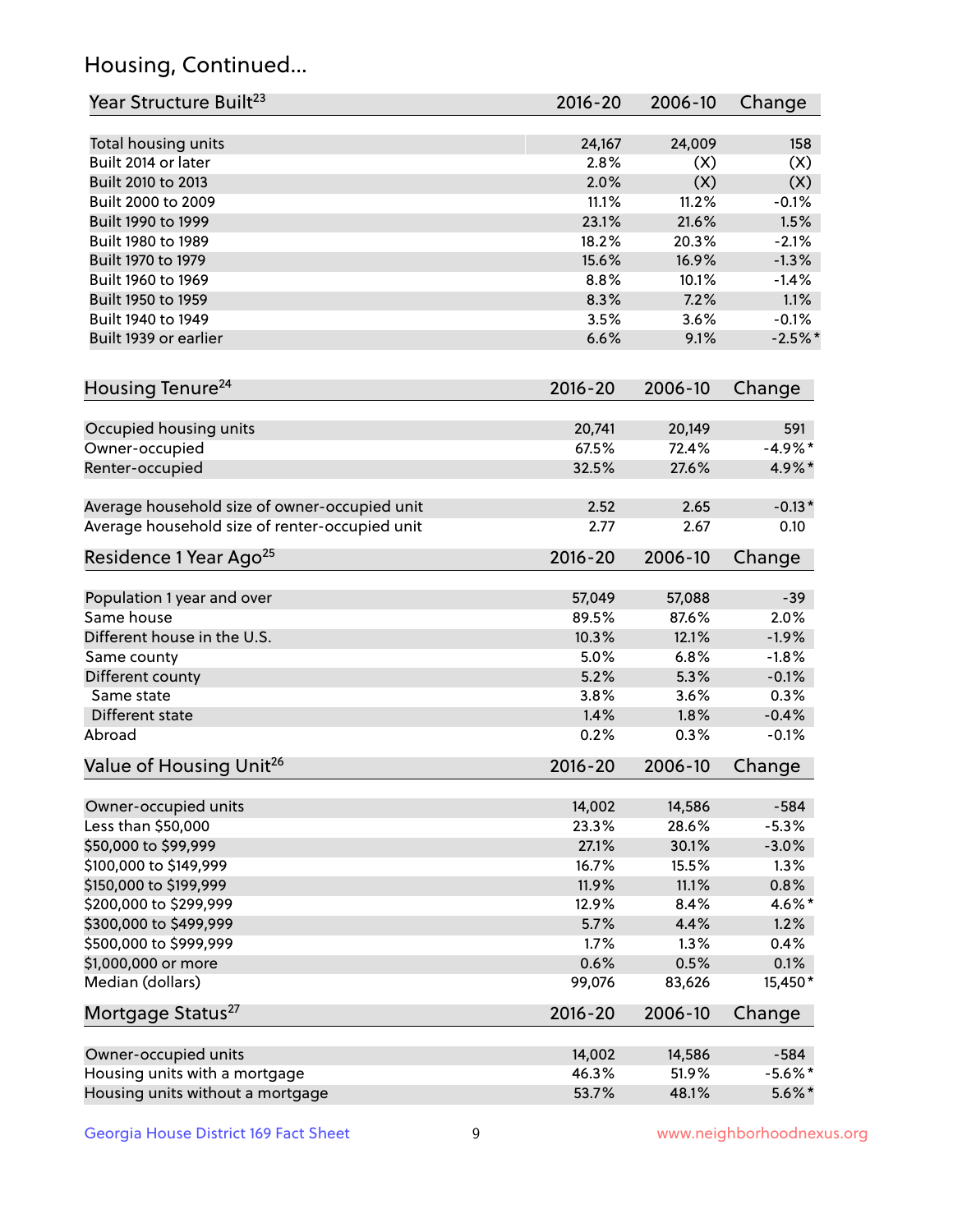## Housing, Continued...

| Selected Monthly Owner Costs <sup>28</sup>                                            | 2016-20     | 2006-10 | Change     |
|---------------------------------------------------------------------------------------|-------------|---------|------------|
| Housing units with a mortgage                                                         | 6,490       | 7,575   | $-1,085*$  |
| Less than \$300                                                                       | 0.0%        | 0.5%    | $-0.4%$    |
| \$300 to \$499                                                                        | 2.0%        | 7.7%    | $-5.7%$    |
| \$500 to \$999                                                                        | 41.3%       | 52.8%   | $-11.5%$ * |
| \$1,000 to \$1,499                                                                    | 31.8%       | 21.7%   | 10.0%*     |
| \$1,500 to \$1,999                                                                    | 10.7%       | 8.6%    | 2.1%       |
| \$2,000 to \$2,999                                                                    | 10.6%       | 7.0%    | 3.6%       |
| \$3,000 or more                                                                       | 3.6%        | 1.6%    | 2.0%       |
| Median (dollars)                                                                      | 1,085       | 883     | $202*$     |
|                                                                                       |             |         |            |
| Housing units without a mortgage                                                      | 7,513       | 7,011   | 502        |
| Less than \$150                                                                       | 3.5%        | 5.6%    | $-2.1%$    |
| \$150 to \$249                                                                        | 21.3%       | 23.7%   | $-2.4%$    |
| \$250 to \$349                                                                        | 29.2%       | 29.4%   | $-0.3%$    |
| \$350 to \$499                                                                        | 25.8%       | 24.2%   | 1.6%       |
| \$500 to \$699                                                                        | 14.6%       | 12.6%   | 2.0%       |
| \$700 or more                                                                         | 5.6%        | 4.4%    | 1.2%       |
| Median (dollars)                                                                      | 334         | 320     | $14*$      |
| Selected Monthly Owner Costs as a Percentage of<br>Household Income <sup>29</sup>     | $2016 - 20$ | 2006-10 | Change     |
| Housing units with a mortgage (excluding units where<br>SMOCAPI cannot be computed)   | 6,434       | 7,416   | $-982*$    |
| Less than 20.0 percent                                                                | 45.1%       | 44.8%   | 0.3%       |
| 20.0 to 24.9 percent                                                                  | 12.8%       | 13.6%   | $-0.8%$    |
| 25.0 to 29.9 percent                                                                  | 9.8%        | 13.2%   | $-3.4%$    |
| 30.0 to 34.9 percent                                                                  | 8.7%        | 7.0%    | 1.7%       |
| 35.0 percent or more                                                                  | 23.6%       | 21.5%   | 2.2%       |
| Not computed                                                                          | 56          | 159     | $-103$     |
| Housing unit without a mortgage (excluding units where<br>SMOCAPI cannot be computed) | 7,272       | 6,903   | 368        |
| Less than 10.0 percent                                                                | 45.8%       | 40.9%   | $5.0\%$ *  |
| 10.0 to 14.9 percent                                                                  | 20.0%       | 24.7%   | $-4.6\%$ * |
| 15.0 to 19.9 percent                                                                  | 10.4%       | 11.4%   | $-1.0%$    |
| 20.0 to 24.9 percent                                                                  | 5.7%        | 5.4%    | 0.2%       |
| 25.0 to 29.9 percent                                                                  | 4.7%        | 4.3%    | 0.4%       |
| 30.0 to 34.9 percent                                                                  | 2.5%        | 2.4%    | 0.1%       |
| 35.0 percent or more                                                                  | 10.8%       | 10.9%   | $-0.1%$    |
| Not computed                                                                          | 241         | 108     | 133        |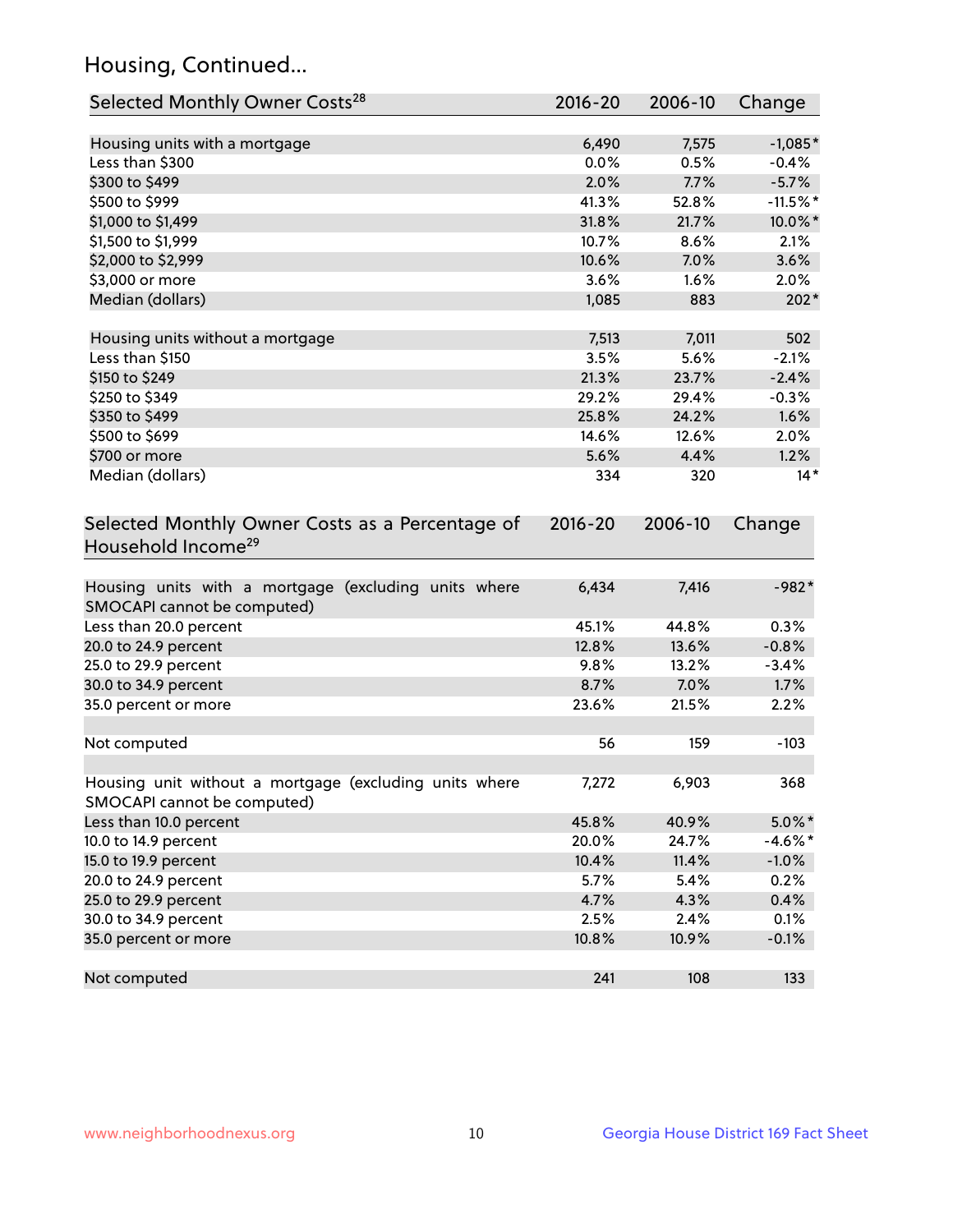## Housing, Continued...

| Gross Rent <sup>30</sup>   | 2016-20 | 2006-10 | Change   |
|----------------------------|---------|---------|----------|
|                            |         |         |          |
| Occupied units paying rent | 5,792   | 4,706   | 1,086*   |
| Less than \$200            | 3.5%    | 4.5%    | $-1.0%$  |
| \$200 to \$499             | 26.3%   | 37.3%   | $-11.0%$ |
| \$500 to \$749             | 45.7%   | 39.6%   | 6.1%     |
| \$750 to \$999             | 16.3%   | 13.8%   | 2.5%     |
| \$1,000 to \$1,499         | 7.7%    | 4.5%    | 3.2%     |
| \$1,500 to \$1,999         | 0.0%    | $0.0\%$ | $-0.0%$  |
| \$2,000 or more            | 0.5%    | 0.3%    | 0.2%     |
| Median (dollars)           | 608     | 530     | $79*$    |
|                            |         |         |          |
| No rent paid               | 947     | 857     | 89       |
|                            |         |         |          |

| Gross Rent as a Percentage of Household Income <sup>31</sup>                   | $2016 - 20$ | 2006-10 | Change  |
|--------------------------------------------------------------------------------|-------------|---------|---------|
|                                                                                |             |         |         |
| Occupied units paying rent (excluding units where GRAPI<br>cannot be computed) | 5,432       | 4,563   | 869     |
| Less than 15.0 percent                                                         | 22.8%       | 22.4%   | 0.4%    |
| 15.0 to 19.9 percent                                                           | 13.9%       | 13.2%   | 0.7%    |
| 20.0 to 24.9 percent                                                           | 16.5%       | 13.3%   | 3.2%    |
| 25.0 to 29.9 percent                                                           | 7.0%        | 6.4%    | 0.6%    |
| 30.0 to 34.9 percent                                                           | 6.5%        | 9.6%    | $-3.1%$ |
| 35.0 percent or more                                                           | 33.3%       | 35.1%   | $-1.8%$ |
|                                                                                |             |         |         |
| Not computed                                                                   | 1,306       | 1.001   | 306     |

## Transportation

| Commuting to Work <sup>32</sup>           | 2016-20 | 2006-10 | Change    |
|-------------------------------------------|---------|---------|-----------|
|                                           |         |         |           |
| Workers 16 years and over                 | 22,945  | 21,465  | 1,481     |
| Car, truck, or van - drove alone          | 83.5%   | 80.2%   | 3.3%      |
| Car, truck, or van - carpooled            | 9.6%    | 13.1%   | $-3.5%$ * |
| Public transportation (excluding taxicab) | 0.2%    | $0.3\%$ | $-0.2%$   |
| Walked                                    | 0.7%    | 1.3%    | $-0.6%$   |
| Other means                               | $4.3\%$ | 2.9%    | 1.3%      |
| Worked at home                            | $1.7\%$ | 2.2%    | $-0.5%$   |
|                                           |         |         |           |
| Mean travel time to work (minutes)        | 20.3    | 20.2    | 0.1       |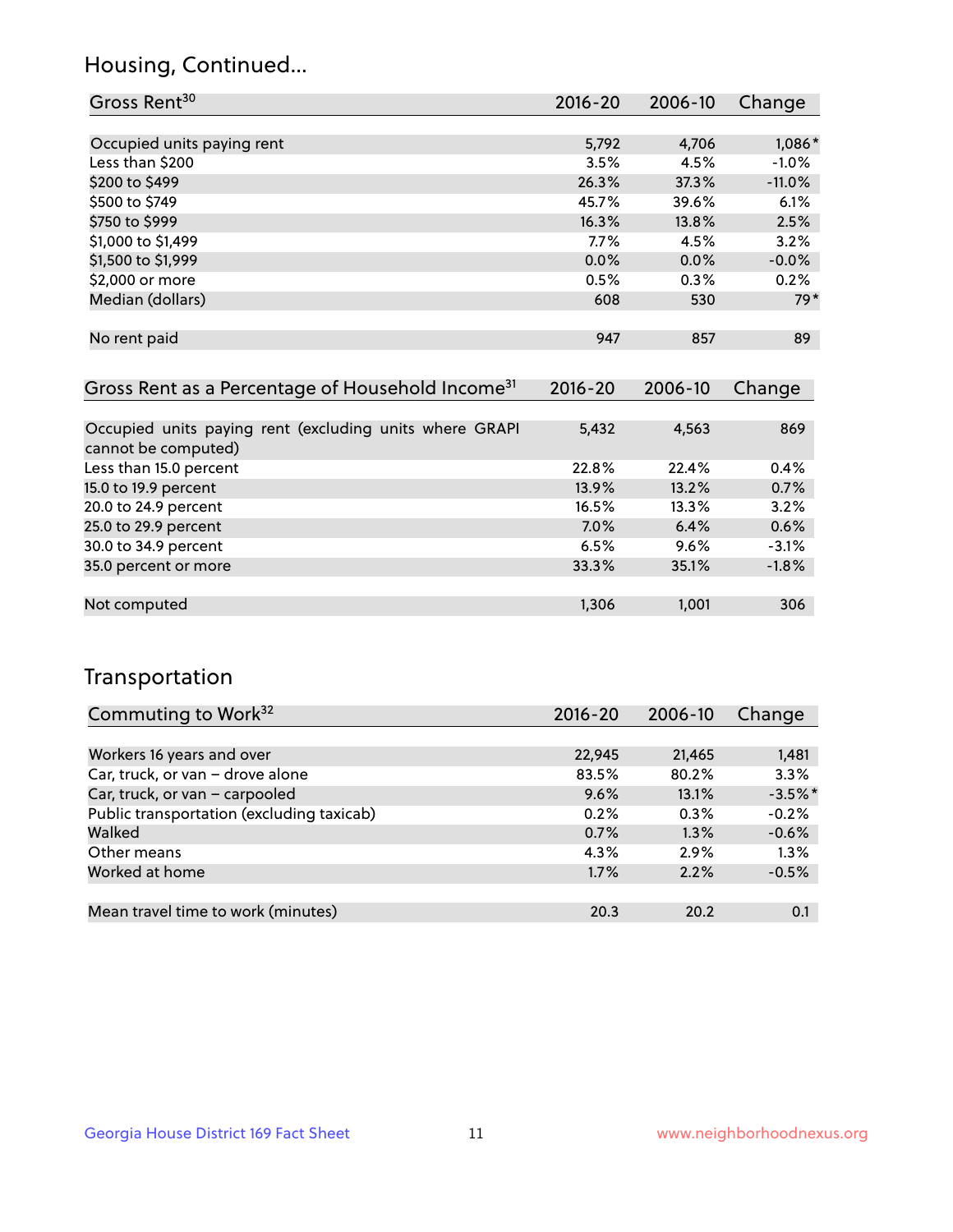## Transportation, Continued...

| Vehicles Available <sup>33</sup> | 2016-20 | 2006-10 | Change  |
|----------------------------------|---------|---------|---------|
|                                  |         |         |         |
| Occupied housing units           | 20,741  | 20.149  | 591     |
| No vehicles available            | 8.7%    | 7.9%    | 0.8%    |
| 1 vehicle available              | 30.3%   | 30.3%   | $-0.1%$ |
| 2 vehicles available             | 37.8%   | 40.7%   | $-2.9%$ |
| 3 or more vehicles available     | 23.3%   | 21.1%   | 2.2%    |

#### Health

| Health Insurance coverage <sup>34</sup>                 | 2016-20 |
|---------------------------------------------------------|---------|
|                                                         |         |
| Civilian Noninstitutionalized Population                | 54,336  |
| With health insurance coverage                          | 84.8%   |
| With private health insurance coverage                  | 55.6%   |
| With public health coverage                             | 41.2%   |
| No health insurance coverage                            | 15.2%   |
| Civilian Noninstitutionalized Population Under 19 years | 14,759  |
| No health insurance coverage                            | 8.7%    |
| Civilian Noninstitutionalized Population 19 to 64 years | 30,537  |
| In labor force:                                         | 22,156  |
| Employed:                                               | 20,868  |
| With health insurance coverage                          | 79.9%   |
| With private health insurance coverage                  | 75.2%   |
| With public coverage                                    | 7.3%    |
| No health insurance coverage                            | 20.1%   |
| Unemployed:                                             | 1,288   |
| With health insurance coverage                          | 48.3%   |
| With private health insurance coverage                  | 24.6%   |
| With public coverage                                    | 26.4%   |
| No health insurance coverage                            | 51.7%   |
| Not in labor force:                                     | 8,381   |
| With health insurance coverage                          | 75.3%   |
| With private health insurance coverage                  | 39.2%   |
| With public coverage                                    | 47.7%   |
| No health insurance coverage                            | 24.7%   |